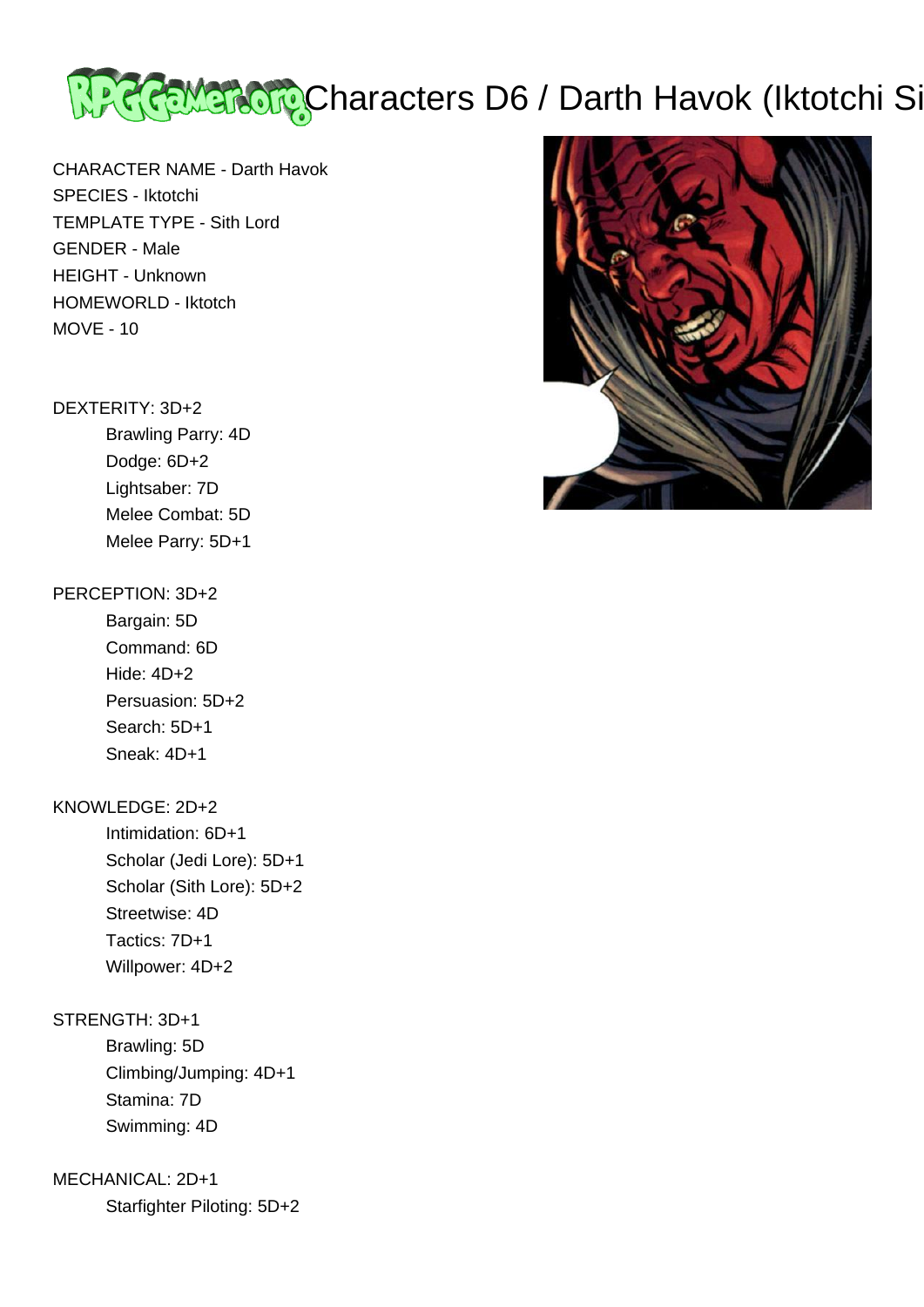Starship Gunnery: 4D Beast Riding: 4D+1 Astrogation: 6D Repulsorlift Operation: 4D+2 Space Transports: 6D+1

### TECHNICAL: 2D+1

 Demolitions: 3D+1 First Aid: 5D+1 Lightsaber Repair: 6D+2 Security: 6D+2

Equipment: Lightsaber (red) 5D

## SPECIAL ABILITIES

Control: 6D+2

Absorb/Dissipate Energy, Accelerate Healing, Control Pain, Detoxify Poison, Reduce Injury, Remain Conscious, Resist Stun, Enhance Attribute

#### Sense: 7D+2

Life Detection, Life Sense, Magnify Senses, Telekinesis, Lightsaber Combat, Combat Sense, Danger Sense

 Alter: 6D+1 Force Lighting, Affect Mind, Rage, Telekinesis

FORCE SENSITIVE - Y FORCE POINTS 14 DARK SIDE POINTS 15 CHARACTER POINTS 8

Charcter Bio - Eshkar Niin was a male Iktotchi and a member of the Imperial Knights, a Force-using Order loyal to Emperor Roan Fel of the Galactic Empire. Niin became a Master within the Order and the